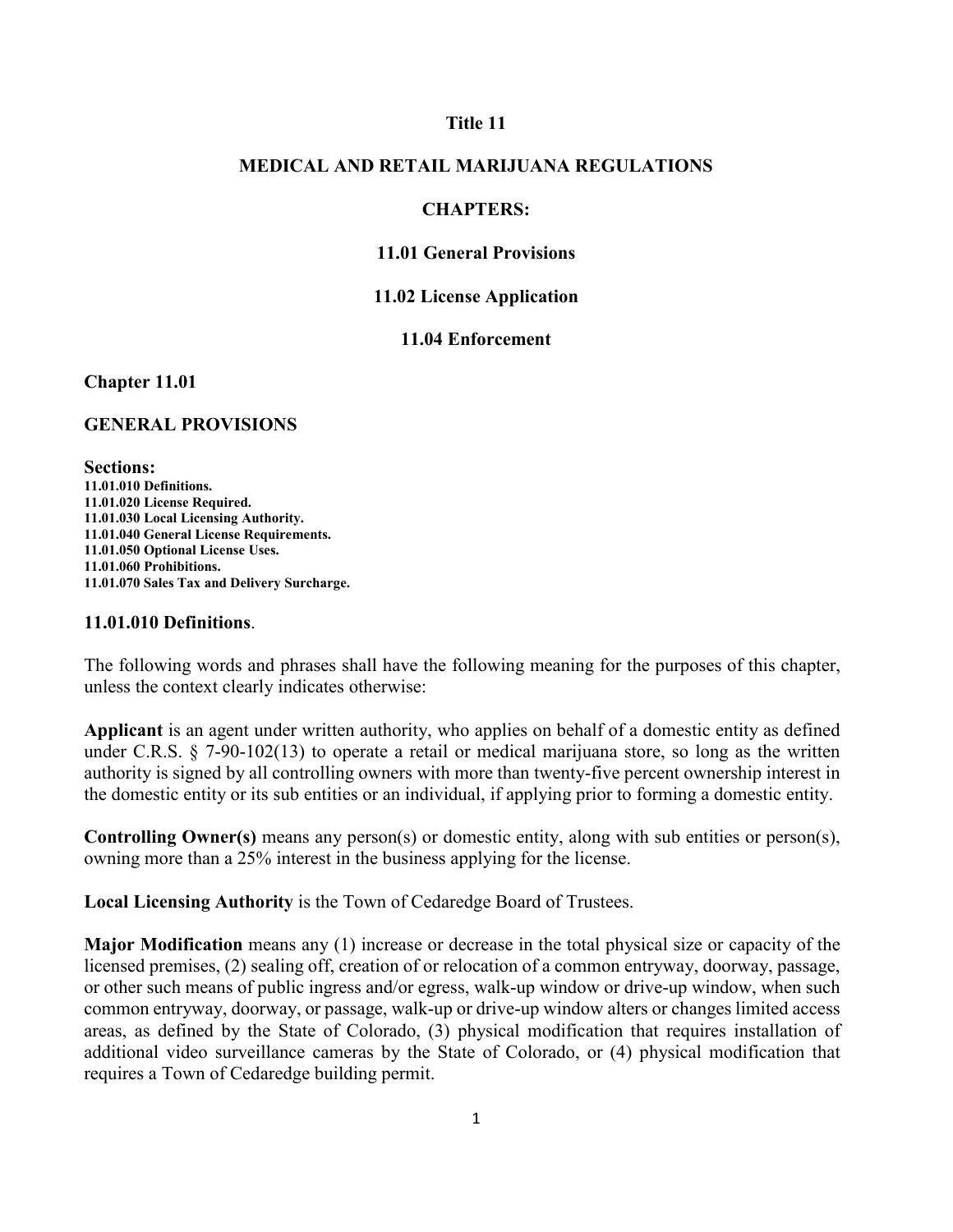**Marijuana License Cap** is the maximum licenses issued by the Town at any one time being two (2) retail and two (2) medical.

**Medical Marijuana Store** is a person licensed to operate a business under C.R.S. § 44-10-104, as amended, that sells medical marijuana to registered patients or primary caregivers as defined in Section 14 of Article XVIII of the Colorado Constitution, but is not a primary caregiver.

**Planning Commission** means the Planning & Zoning Commission defined and appointed under Cedaredge Municipal Code, Section 16.03.060.

**Point and Weight System** is the competitive application process which uses a Point and Weight Worksheet, approved by the Local Licensing Authority from time to time, to award points upon review of an application using predetermined criteria and weighting.

**Private Residence** means private premises where a person lives, such as a private dwelling place or place of habitation, and specifically excludes any premises located at a school or on the campus of an institution of higher education, or any other public property.

**Retail Marijuana Store** is an entity licensed to purchase marijuana from marijuana cultivation facilities and marijuana and marijuana products from marijuana product manufacturing facilities and to sell marijuana and marijuana products to consumers, as set forth in Section 16 of XVIII of the Colorado Constitution.

**Staff** means Town Administrator or authorized designee.

**Town** is the Town of Cedaredge.

**Town Marijuana Code** is this Title 11 regulation, and all other applicable Town codes, policies, resolutions, or ordinances.

# **11.01.020 License Required.**

It is unlawful for any person or domestic entity to own or operate a medical or retail marijuana store within Town limits without first having obtained a license from the Town and the State of Colorado for each facility to be operated in connection with such business.

# **11.01.030 Local Licensing Authority.**

- A. The Local Licensing Authority may enact all reasonable regulations applicable to medical and retail marijuana stores based on local government zoning, health, safety, and public welfare laws for the distribution of medical and retail marijuana.
- B. Local regulations concerning medical marijuana stores may be more restrictive than those in Article 10 of the Colorado Revised Statutes, while regulations concerning retail marijuana stores may be no less restrictive.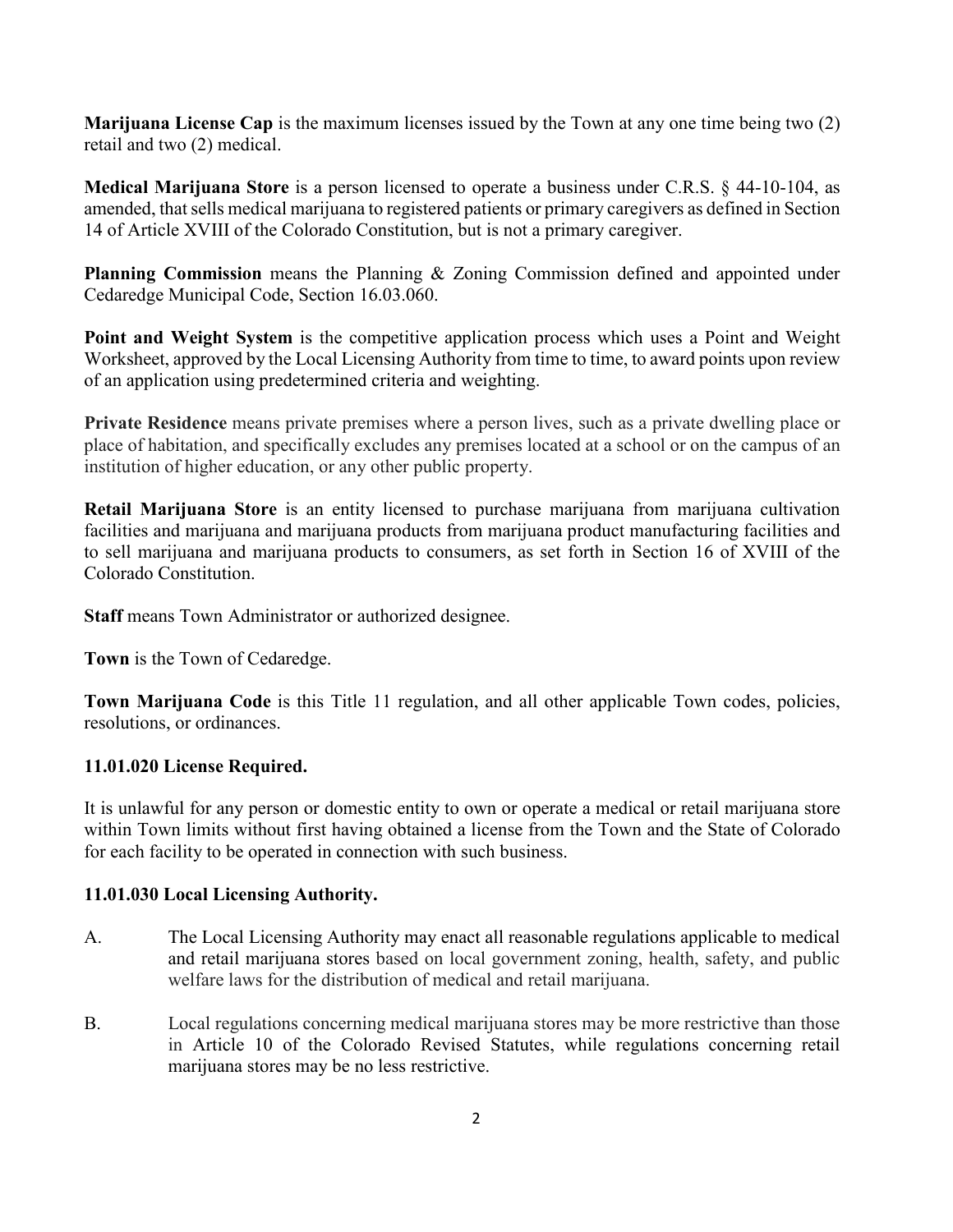- C. The Local Licensing Authority has final review and approval of all licenses for marijuana stores or marijuana delivery permits, and any decision to grant or deny, to revoke or suspend or to renew or not renew a license or permit shall be a final decision and may be appealed to the district court pursuant to Rule 106(a)(4) of the Colorado Rules of Civil Procedure.
- D. In the case of applications resubmitted to the Town directly pursuant to Section  $16(5)(h)$ of Article XVIII of the Colorado Constitution, due to failure of the state licensing authority to act upon an application within ninety (90) days, the Local Licensing Authority will act and approve or deny the same within ninety (90) days after receipt of the resubmitted application so long as demonstrated compliance with all applicable Town regulations is had, and the full application fee is paid to the Town, if not forwarded by the State.
- E. The Local Licensing Authority delegates to Staff the acceptance and processing of all applications for marijuana stores, collection of fees, and maintenance of such applications, forms, and administrative materials as may be required for operation and management of licenses.
- F. The Local Licensing Authority delegates to Staff the responsibility to take administrative actions involving reporting or confirming local approvals of changes in business names, agents, addresses, and similar non-policy matters with state regulators, and to administratively approve license renewal as authorized herein.
- G. The Planning Commission acts as a recommending body to the Local Licensing Authority concerning review of the site development plan in accordance with Cedaredge Municipal Code, Section 16.10.030.
- H. Staff shall act as the recommending body to the Local Licensing Authority concerning applicants' award of points using the Point and Weight System, except Local Licensing Authority shall make the final determination as to the points awarded by a majority vote. The Point and Weight System is the primary selection tool used by Local Licensing Authority when granting a license for competing applications.
- I. Local Licensing Authority may impose reasonable terms or conditions on a license, or deny a license, modification, or renewal of a license, as may be necessary to protect the public health, safety, and welfare of the people of the Town, and to obtain compliance with Town Marijuana Code, applicable state law, and other provisions of the Cedaredge Municipal Code.
- J. All approvals by the Local Licensing Authority will consider whether the proposed activity or facility is compatible with adjacent land uses. The Local Licensing Authority may deny a license, modification, or renewal of a license if information is presented demonstrating that material information in the application for the initial or prior license was untruthful, misleading, contained material omissions, misstatements or was otherwise intentionally or purposefully calculated to mislead the Local Licensing Authority about any material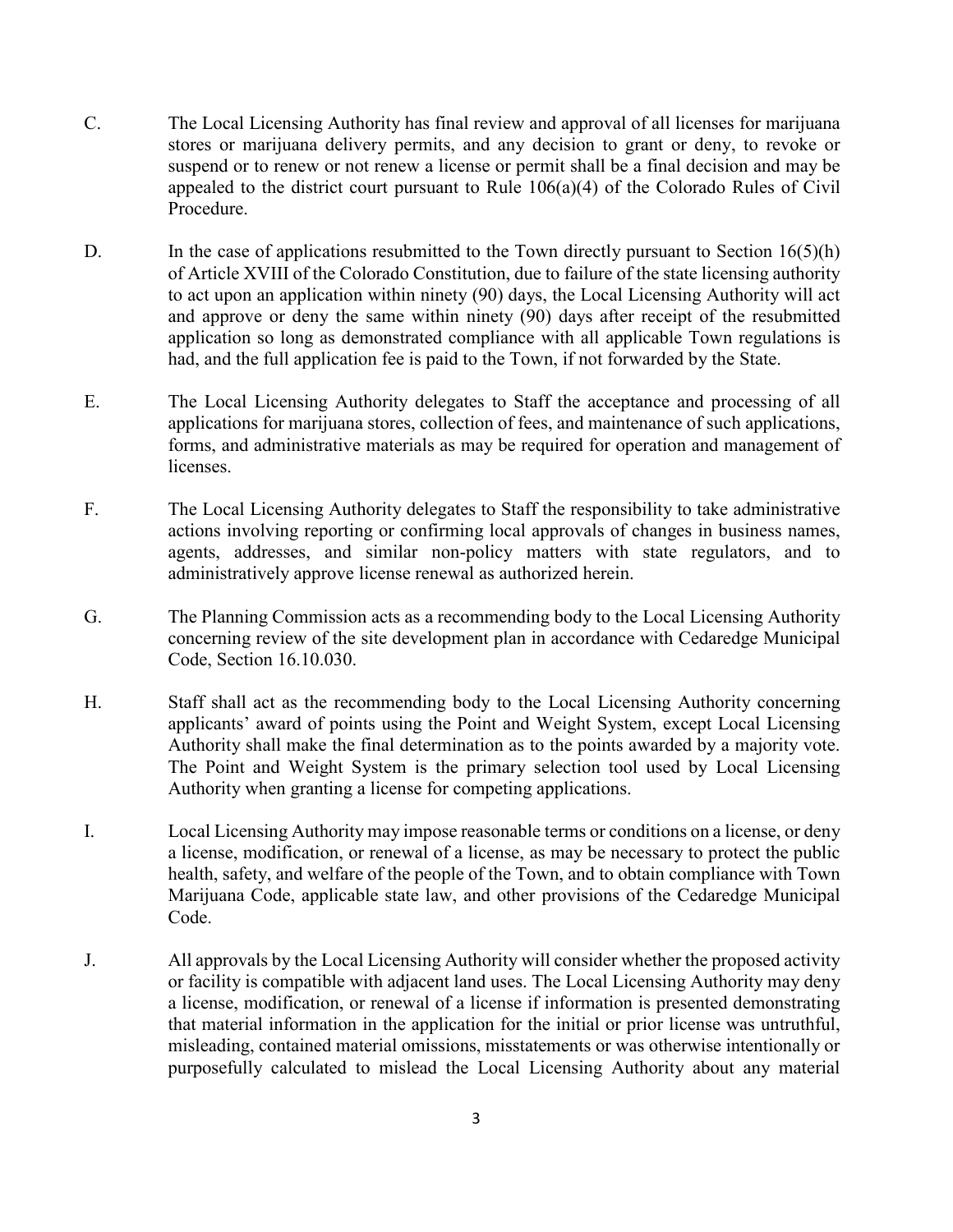information, including ownership of the facility, owners, directors, managers, or holders of financial interest in the applicant.

# **11.01.040 General License Requirements.**

- A. Compliance with law. All marijuana stores must comply with this Town Marijuana Code, applicable state law, and any other local laws or regulations. The Local Licensing Authority may revoke any license if the marijuana store fails to comply.
- B. Building codes. All marijuana premises must comply with current building codes adopted by the Town.
- C. Zoning. Medical Marijuana Stores are allowed on property located within MU-C-D1 Mixed-Use Commercial District, B-1 Business District, and MU-R Mixed-Use Residential District. Retail Marijuana Stores are allowed on property located within MU-C-D1 Mixed-Use Commercial District and B-1 Business District. Marijuana stores are not permitted within any other zoning district or within any building that contains a residential dwelling or lodging unit. Marijuana stores shall not be permitted to operate as home occupations.

# D. Other location requirements.

- 1. No marijuana store shall be issued a license if, at the time of the initial application for such license, the proposed location is:
	- a. Within five hundred (500) feet of any educational institution or school, public or private; or
	- b. Within two hundred (200) feet of any existing licensed childcare facility at the time of initial application.
- 2. The distances above are computed by direct measurement from the nearest point of the building used for the sale of marijuana to the nearest portion of the building used for the purposes stated above, using a route of direct pedestrian access. This location criteria applies to all proposed changes in the location of an existing license.
- E. Co-location. A Retail Marijuana Store may be located on the same licensed premises as a Medical Marijuana Store and may be operated by the same licensee, subject to compliance with all state requirements and the requirements of this Town Marijuana Code, and the issuance of a state license allowing for such co-location.
- F. Signs. Signs are allowed in compliance with all applicable state laws, including but not limited to the Outdoor Advertising Act, C.R.S. § 43-1-401, et. seq., and Cedaredge Municipal Code, Chapter 12.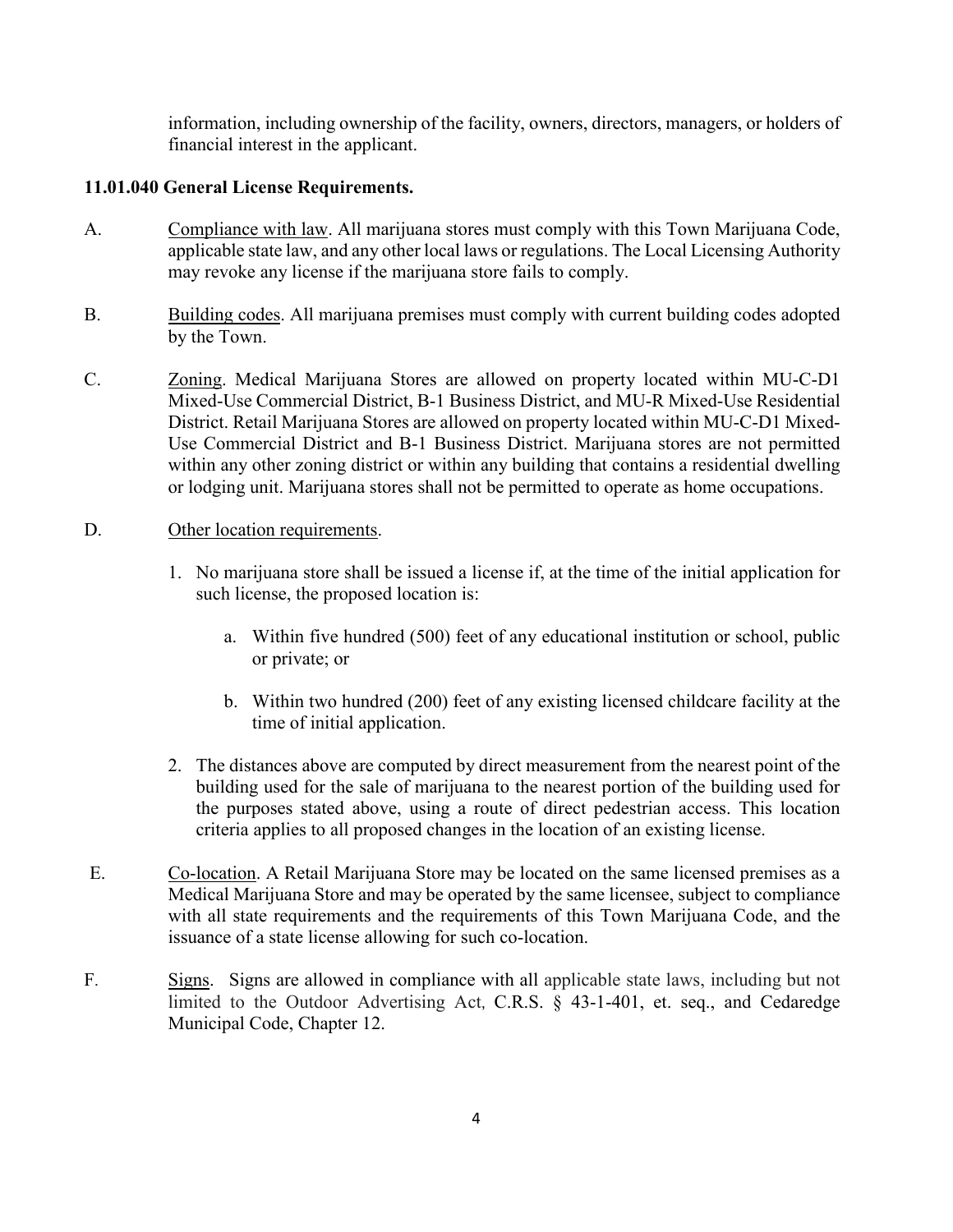- G. Indoor operation. All marijuana store activities (except transportation) shall be conducted indoors. Products, accessories, and associated paraphernalia shall not be visible from a public sidewalk or right-of-way.
- H. Inspection of licensed premises. During all business hours and other times of apparent activity, all licensed premises shall be subject to inspection by the Chief of Police or the Building Official for the purpose of investigating and determining compliance with the provisions of this Chapter and any other applicable state or local law or regulation. Such inspection may include, but need not be limited to, the inspection of books, records, and inventory. Where any part of the premises consists of a locked area, such area shall be made available for inspection, without delay, upon request.
- I. Business license. All marijuana store licensees must have a Town business license.
- J. Hours of operation. Marijuana stores may only be open for the sale or distribution of retail marijuana during the hours of 9:00 a.m. to 9:00 p.m. unless the Local Licensing Authority authorizes extended hours of operation as a provision of the license. Such extension may be authorized after determining that such hours of operation are reasonably appropriate for the neighborhood.
- K. Parking. Parking is required in accordance with Cedaredge Municipal Code, Section 16.03.12.
- L. Indemnification. Upon submittal of an application, Applicant agrees to indemnify and hold the Town harmless from injury, claims, losses, or damages.

# **11.01.050 Optional Uses.**

- A. Internet sales. The Town allows orders to be taken by a retail or medical marijuana store by phone or internet, so long as the State of Colorado allows it, and any marijuana store must abide by all state regulations.
- B. Delivery services. Both medical and retail marijuana stores may apply for a delivery permit issued by the Town, approved by the Local Licensing Authority from time to time.
	- 1. Any person delivering retail or medical marijuana or products must have a delivery permit issued by the State of Colorado under C.R.S.§ 44-10-501 or 601, and any rules promulgated thereon, as amended from time to time.
	- 2. In addition to meeting all State of Colorado requirements for a delivery permit, any vehicle that will be used for delivery of marijuana or products shall be physically inspected by the Town Police Department as a requirement of the Town permit.
	- 3. Delivery of retail or medical marijuana or products must be by a vehicle inspected by the Town, to a person authorized under state law, at a Private Residence, and no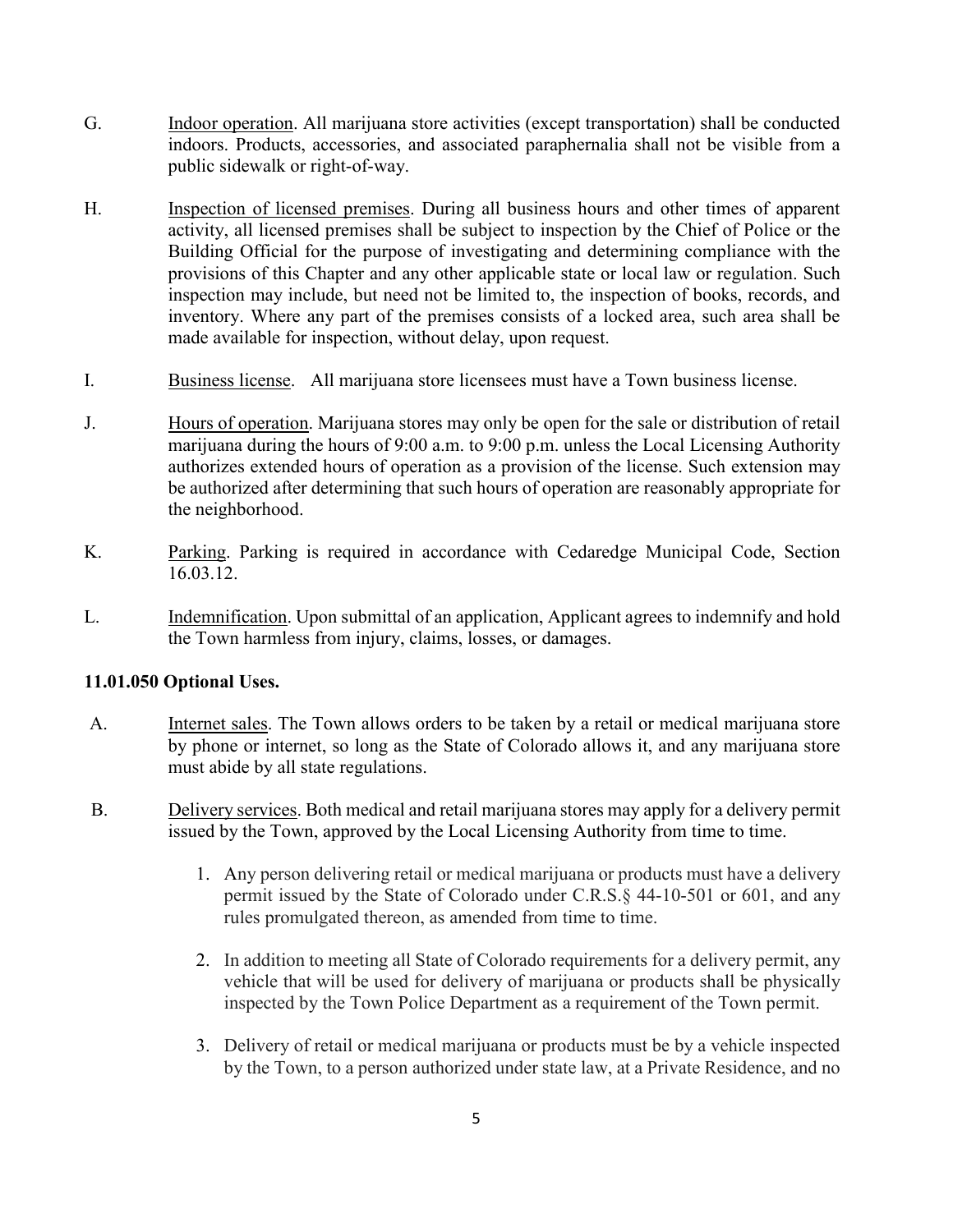more than one delivery to a Private Residence in a twenty-four hour period.

- 4. Delivery of retail or medical marijuana and/or products is prohibited outside the Town's jurisdictional boundaries.
- 5. In accordance with state law, each licensed retail or medical marijuana store that operates under a valid delivery permit will collect a one-dollar surcharge on each delivery and remit the surcharges collected monthly to the Town in accordance with the regulations and penalties set forth in Section 11.010.070 below.
- C. Drive through. On premise drive throughs are permitted in B-1 Business District and MU-C-D1 Mixed Use Commercial, as allowed under state law.

## **11.010.60 Prohibitions.**

- A. The following are prohibited in the Town of Cedaredge:
	- 1. Mobile structures used to dispense marijuana.
	- 2. Automatic dispensing machine used to dispense marijuana.
	- 3. Alcohol sales or consumption on the licensed premises.
	- 4. Persons who do not possess a valid identification or other appropriate proof of age who loiter on or about the licensed premises.
	- 5. On-site consumption of marijuana.
	- 6. Delivery of marijuana or products inside Town's jurisdictional boundaries to Private Residences without a Permit.
	- 7. It is unlawful for any person or domestic or foreign entity, as defined in C.R.S. § 7-90-  $102(13)$  or  $(23)$ , to operate, cause to be operated, or permit to be operated, any marijuana cultivation facilities, marijuana product manufacturing facilities, and testing facilities, within the Town's jurisdictional limits, and all such uses are hereby prohibited in any location within the Town, or within any area hereinafter annexed to the Town.
	- 8. No Licensee may hold both licenses for retail marijuana stores or medical marijuana stores so as to create a monopoly.

## **11.010.070 Sales Tax and Delivery Surcharge.**

A. An additional sales tax is imposed upon all sales of retail marijuana or products sold within the Town by licensed retail marijuana stores at the rate of five percent (5%) of the gross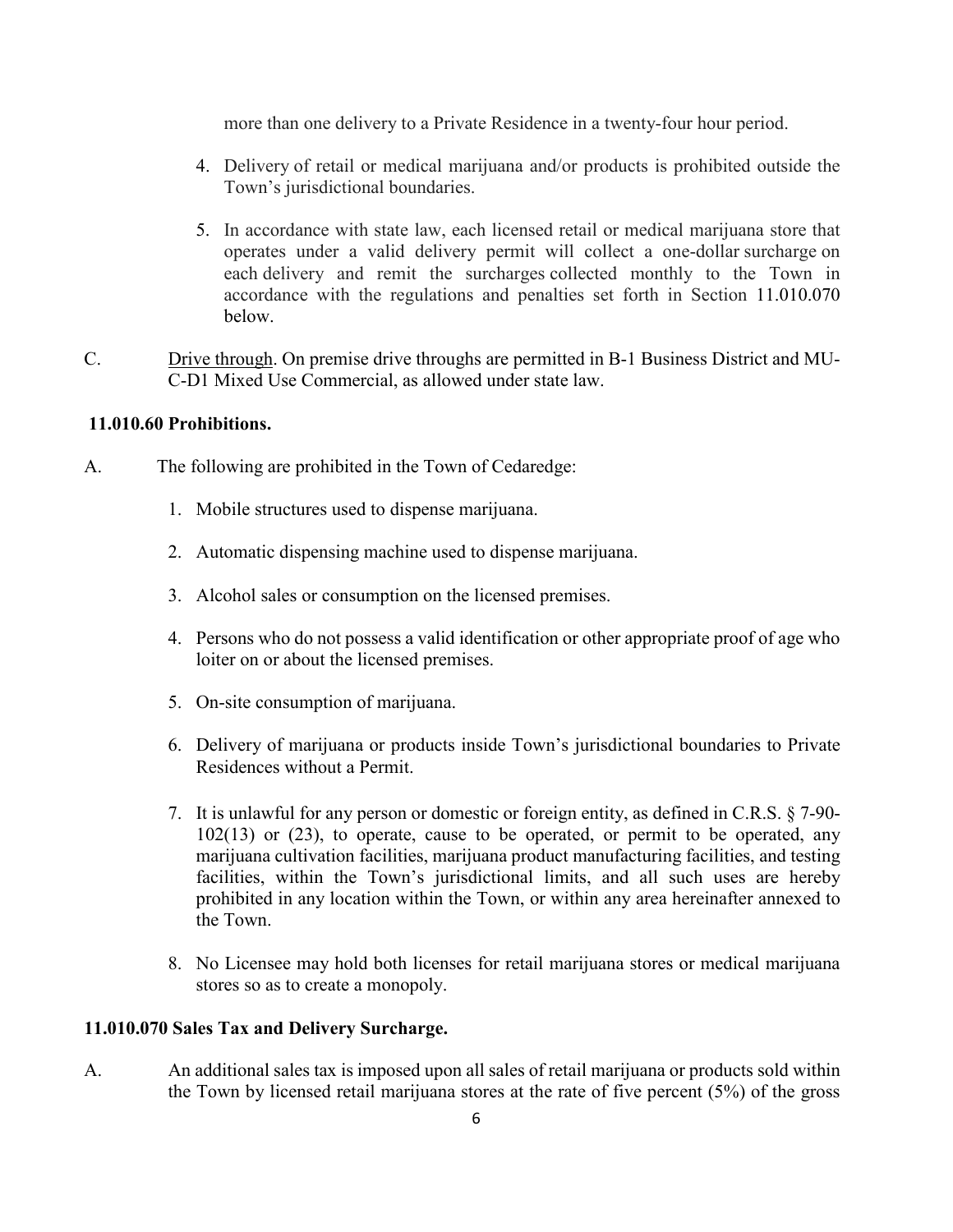price paid by the purchaser, rounded off to the nearest penny. The tax imposed by this Section is in addition to, and not in lieu of, the sales tax owed to the Town and all taxes owed to the State in connection with the sale of retail marijuana and retail marijuana products.

- B. There shall be no Vendor Fee, as set forth in Cedaredge Municipal Code, 3.04.050-B, on marijuana sales tax remittance.
- C. Medical marijuana is tangible property which is subject to sales tax in accordance with C.R.S. § 39-26-105, and all licensees are responsible to remit sales tax.
- D. Failure to remit any sales tax or delivery surcharge on or before the  $20<sup>th</sup>$  day of each month is grounds for immediate license suspension or revocation. Late payments for any taxes owed to the Town shall accrue a penalty of \$100 per day for each day the payment is missed after the due date.

# **Chapter 11.02**

## **APPLICATION PROCESS**

#### **Sections:**

**11.02.010 Application Requirements. 11.02.020 Fees and License Term. 11.02.030 Applicant Investigations. 11.02.040 Public Hearing – Notice – Publication. 11.02.050 License – Issuance or Denial. 11.02.060 Modification of Ownership Structure. 11.02.070 Modification of Premises. 11.02.80 Ownership Transfer.**

## **11.02.010 Application Requirements**.

- A. A person seeking to obtain a license pursuant to this Title 11 must submit the Town approved application to the Town Clerk after a notice has been published by the Town which establishes a deadline for acceptance of such applications for an open license.
- B. The Town Clerk shall review the applications received for completeness. If the Town Clerk finds an application is incomplete, the Town Clerk shall notify the Applicant in writing of the deficiencies and allow the Applicant to correct such deficiencies within ten (10) days from the date of the notice.
- C. The inclusion of preliminary plans does not render the application incomplete, so long as the application includes documentation that an appropriate professional has been retained and a deadline has been established for submission of final plans.
- D. An issued license does not eliminate the need for the licensee to obtain other required licenses and permits related to the operation of the marijuana stores, including, without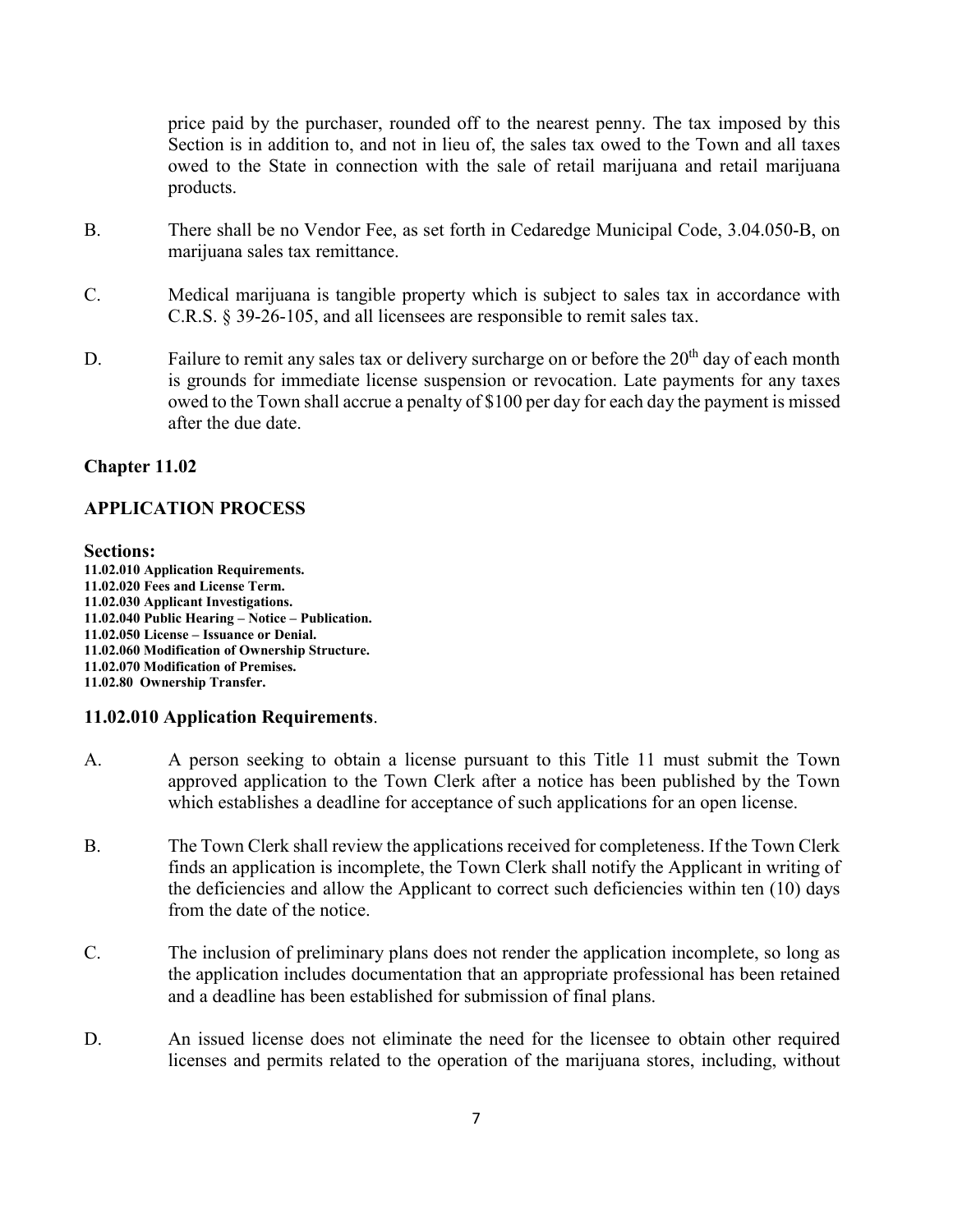limitation, any development approval required by this Code; a sales tax license; a Town of Cedaredge business license; and a building, mechanical, plumbing, or electrical permit.

- E. An application shall include the following information and any additional information required by the Town Clerk.
	- 1. Applicant's name, address, telephone number, social security number and date of birth, and the name(s), address(es), date of birth, and social security numbers for all Controlling Owners with more than twenty-five percent ownership interest in the domestic entity or any sub entities.
	- 2. A completed set of the Applicant(s) and Controlling Owner(s) fingerprints.
	- 3. The street address of the proposed marijuana store.
	- 4. Proof of ownership, or if the applicant is not the owner of the proposed location of the retail marijuana store, satisfactory proof that the applicant is or will be entitled to possession of the premises under a lease, rental agreement, or other written agreement, including authorization to use the premises for a marijuana store for a minimum of one year for which the application is made.
	- 5. An acknowledgment that the applicant and its owners, officers and employees may be subject to prosecution under federal laws relating to the possession and distribution of controlled substances; that the Town accepts no legal liability in connection with the approval and subsequent operation of the marijuana store; and that the application and documents submitted for other approvals relating to the marijuana store operation are subject to disclosure in accordance with the Colorado Open Records Act or other applicable law.
	- 6. A Site Development Plan and architectural elevations submitted in accordance with Cedaredge Municipal Code, Chapter 16.04.
	- 7. A traffic, parking impact, and/or drive through analysis, including current background traffic information, completed by a licensed engineer which minimizes traffic congestion, provides for off-street parking for all uses including recreational vehicles and trailers, includes traffic circulation drives and aisles plan, a parking layout, and ingress and egress to an improved public right-of-way so located to promote safety, and adequate turning radius.
	- 8. A business plan.
	- 9. A floor plan of the proposed store.
	- 10. A signage plan.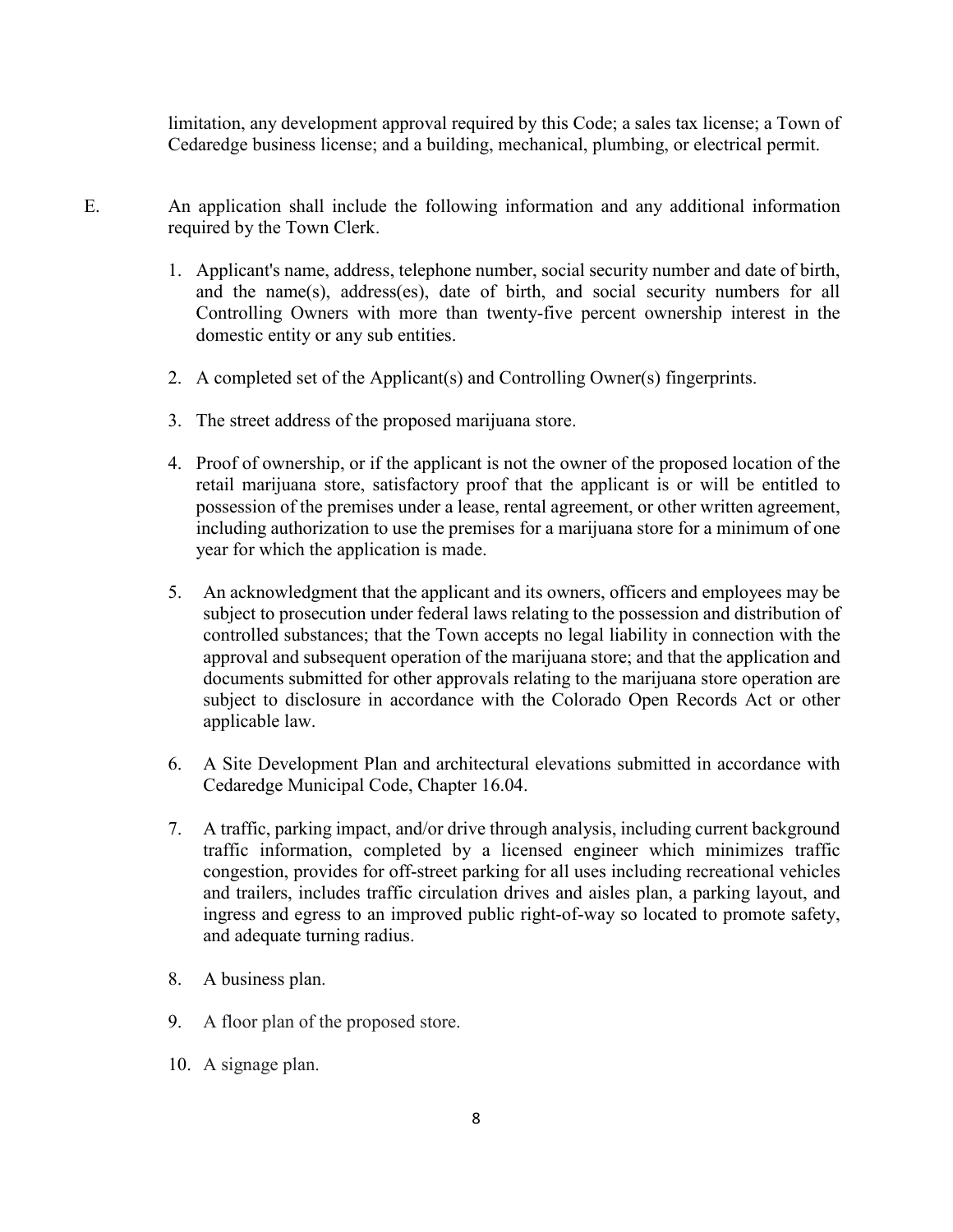- 11. All marijuana stores shall be equipped with proper ventilation system that filters out the odor of marijuana so that the odor is not capable of being detected by a person with a normal sense of smell at the exterior of the retail marijuana store or any adjoining business, parcel, or tract of real property. All applicants for a new retail marijuana store license shall submit a ventilation and odor mitigation plan with their application, which shall be subject to review and approval by the Local Licensing Authority prior to issuance of a new license.
- 12. Certification that Applicant and all individual Controlling Owners are not prohibited from becoming a licensee due to violating provisions of C.R.S. § 44-10- 307.
- 13. In addition to the foregoing, an applicant shall also submit all other information required by any other state and local applications, if requested by Staff.

# **11.02.20 Fees and License Term**.

- A. When the application is filed, the applicant shall pay to the Town the applicable application fee, as set forth by resolution, plus the local share of the state application fee, as established by state statute, unless the State has already forwarded such fee to the Local Licensing Authority. Said local share of state application fee will be refunded to Applicant when state submits the local share of state fee to the Town.
- B. Any renewal application filed late will be subject to a late fee and Staff has no authority to waive such late fee.
- C. If an application is approved, the applicant shall pay an annual operating fee, if applicable, in such amount as may be established from time to time by the Board of Trustees as adopted from time to time by Resolution.
- D. Each license issued pursuant to this Title 11 shall be valid for a period of one (1) year from the date of issuance and may be renewed as provided in this Section. An application for renewal shall be made to Staff not less than sixty (60) days prior to the date of expiration and concurrent with the application for renewal filed with the state licensing authority, as required.

# **11.02.30 Applicant Investigation**.

- A. After all applications are accepted as complete by the Town Clerk, the Town Clerk shall transmit copies of the application to the Police Department, the Town Administrator, the Planning and Building Department and the Town Attorney and no further amendments shall be permitted.
- B. In investigating the fitness of the applicant, the Town may obtain criminal history record information furnished by a criminal justice agency subject to any restrictions imposed by such agency. In the event the Town takes into consideration information concerning the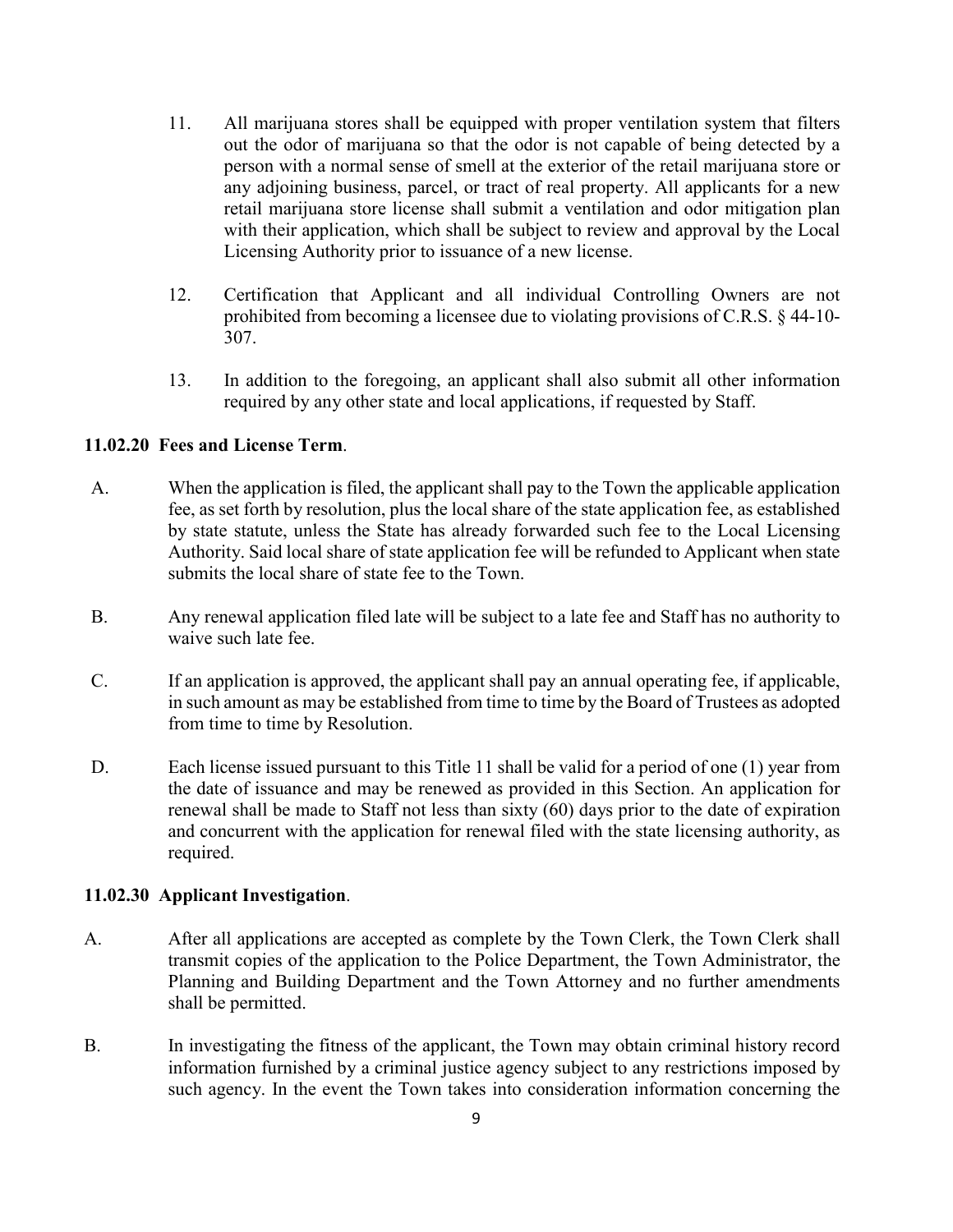applicant's criminal history record, the Town shall also consider any information provided by the applicant regarding such criminal history record, including but not limited to evidence of rehabilitation, character references and educational achievements, especially those items pertaining to the time between the applicant's last criminal conviction and the consideration of the application for a license.

- C. The license will be administratively renewed by Staff unless the renewal is denied by the state licensing authority or unless it appears to Staff that good cause exists to deny the renewal application, in which case Staff shall refer the application to the Local Licensing Authority for review at a public hearing.
- D. Good cause for referral to the Local Licensing Authority includes, the licensee has any unresolved or unmitigated complaints filed against it, or the licensee has a history of three or more violations or allegations against the licensee that would constitute good cause for denial of a license. The procedures provided in Section 11.01.030 above shall apply to the Local Licensing Authority's review and determination whether to renew a license. A review by the Local Licensing Authority requires an additional fee equal to one-half the application fee for that term paid prior to the Local Licensing Authority's review.
- E. The ventilation and odor mitigation plan will be reviewed and approval by Staff each renewal period. Staff may refer such plan submitted with a renewal application for review by the Local Licensing Authority, who will conduct such review, with or without a public hearing.
- F. The lack of an approved ventilation and odor mitigation plan shall be grounds for denial of a new license or renewal of an existing license. Failure to install or maintain the ventilation system required by an approved ventilation and odor mitigation plan shall constitute a violation of this Title 11 and shall be grounds for suspension or revocation of a license.
- G. Staff will begin processing a new license application concurrently with the state licensing authority's application. Prior to issuing the local license the Town shall have the right to investigate the state application in any manner.

# **11.02.40 Public Hearing – Notice – Publication.**

A. Upon receipt of an application for a local license, except an application for renewal or for transfer of ownership, the Local Licensing Authority shall schedule a public hearing upon the application, to be held not more than sixty (60) days after the date of the application completeness, unless extended for good cause. The Applicant shall post and publish public notice thereof not less than ten (10) days prior to the hearing. The Applicant shall give public notice by the posting of a sign in a conspicuous place on the retail or medical marijuana store for which application has been made and by publication in a newspaper of general circulation in the County, and written notice by certified letter, return receipt requested, sent to any property owners within a 200' radius of the property line of the proposed premises.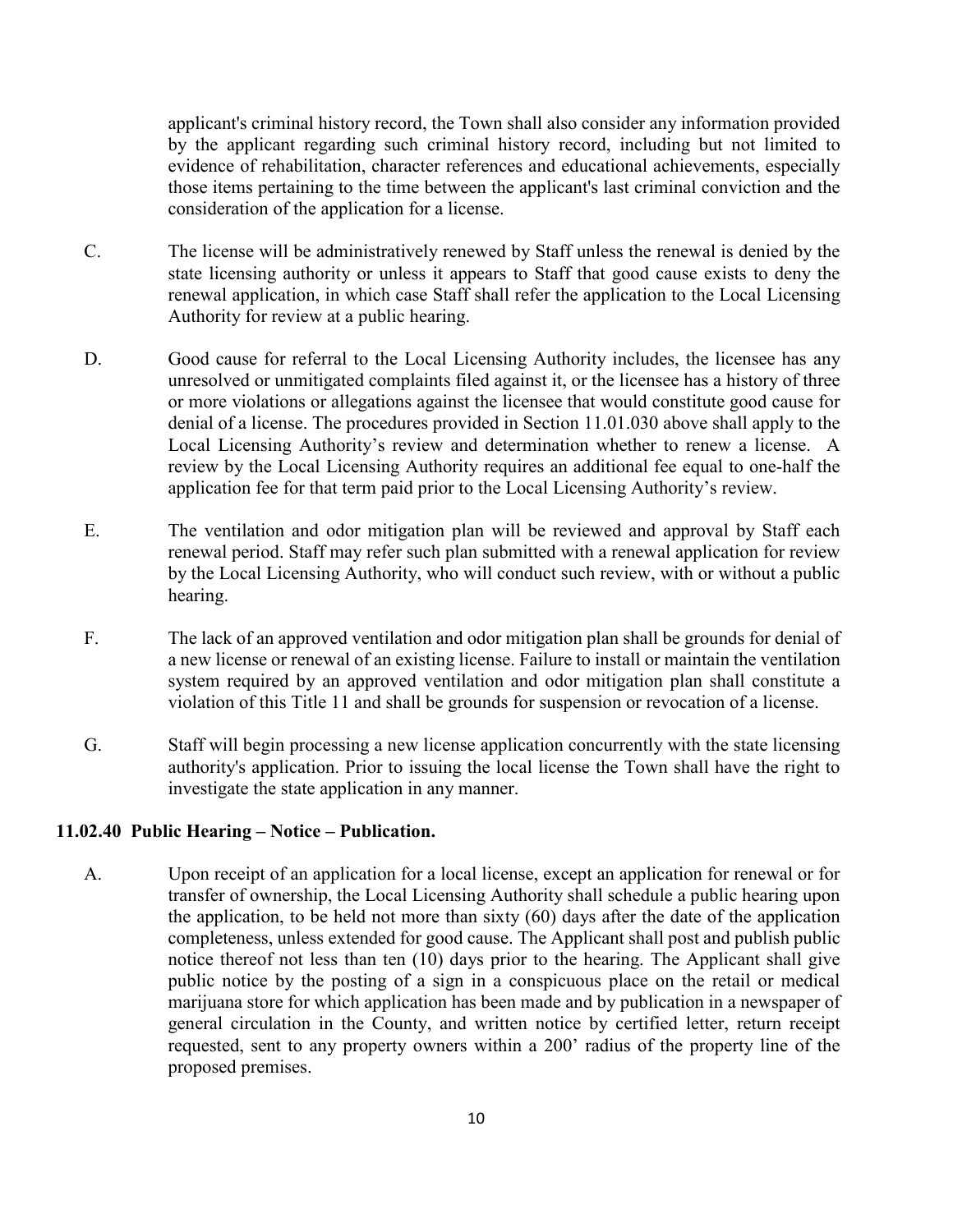- B. Public notice by posting shall include a sign of suitable material not less than twenty-two (22) inches wide and twenty-six (26) inches high, composed of letters not less than one (1) inch in height, and stating the type of license applied for, the date of the application, the date of the hearing, the name and address of the applicant and such other information as may be required to fully apprise the public of the nature of the application. The sign shall contain the names and addresses of the officers, directors, or manager of the facility to be licensed.
- C. Public notice given by publication shall contain the same information as that required for the posting of signs. If the building in which a marijuana store is to be located is in existence at the time of the application, the sign shall be posted to be conspicuous and plainly visible to the public.
- D. If the building is not constructed at the time of the application, the applicant shall post a sign at the premises upon which the building is to be constructed in such a manner that the notice shall be conspicuous and plainly visible to the public.

# **11.02.050 License – Issuance or Denial.**

- A. Not less than five (5) days prior to the date of the public hearing, Staff shall make known its findings, based on its investigation, in writing to the applicant and other parties of interest. The Local Licensing Authority has authority to refuse to issue a license for good cause, subject to judicial review.
- B. Before entering a decision approving or denying the application for a local license, the Local Licensing Authority may consider, except where this Title 11 specifically provides otherwise, the facts and evidence adduced as a result of Staff investigation, as well as any other facts pertinent to the application, including the number, type and availability of marijuana stores located in or near the premises under consideration and any other pertinent matters affecting the qualifications of the applicant.
- C. Within five (5) days after the public hearing or completion of the application investigation, the Local Licensing Authority shall issue its decision approving or denying an application for local licensure. The decision shall be in writing and shall state the reasons for the decision. The Local Licensing Authority shall send a copy of the decision by mail to the applicant at the address shown in the application.
- D. After an award of a license, the Local Licensing Authority shall not issue a local license until the premises are ready for occupancy with such furniture, fixtures and equipment in place as are necessary to comply with the applicable provisions of this Title, and then only after the Town Building Inspector has inspected the premises to determine that the applicant has complied with these regulations and any License conditions imposed by the Local Licensing Authority.
- E. If a license is awarded to an Applicant, the Licensee shall be open to the public within six months of the date of the award, unless the Local Licensing Authority extends the deadline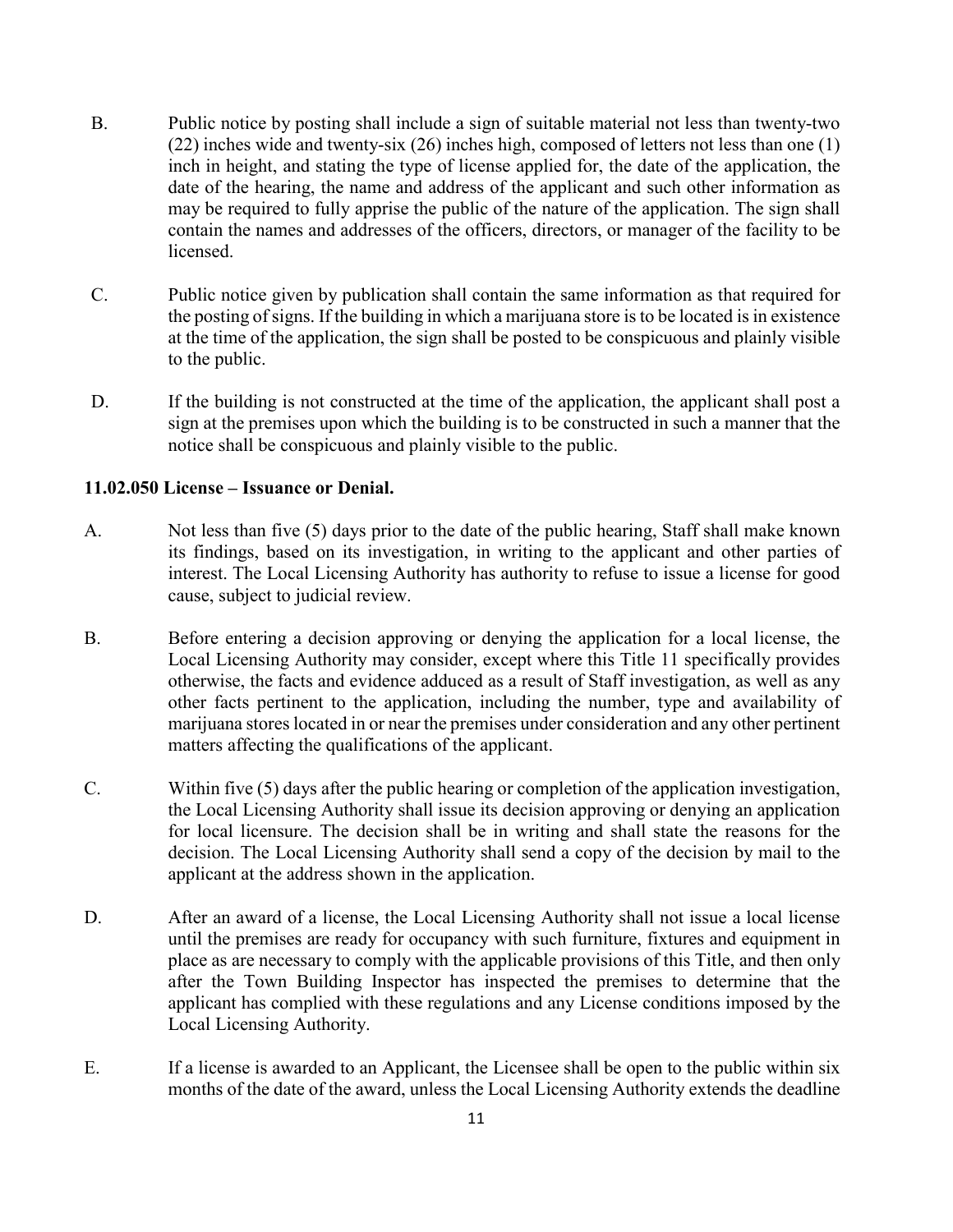for good cause shown. Absent an extension, if the store is not open to the public by the deadline, the license is automatically revoked.

- F. After approval of an application for local licensure, the Applicant shall notify the state licensing authority of such approval by submitting the license containing the following:
	- 1. The name of licensee, date of license issuance, and physical and mailing address of the licensed premises.
	- 2. Any conditions of approval imposed by the Local Licensing Authority.
	- 3. The license expiration date; and
	- 4. The signature of the Applicant and the Town Clerk.

# **11.02.60 Modification of Ownership Structure.**

- A. In determining whether to allow a modification of ownership structure, the Local Licensing Authority shall consider the requirements of these regulations and the modification of ownership structure application filed by the Licensee.
- B. No change in ownership structure will be approved unless the Licensee has held its license for at least one year from the time the medical, retail, or co-located store opened to the public.
- C. The license will be administratively modified by Staff unless the modification is denied by the state licensing authority or unless it appears to Staff that good cause exists to deny the renewal application, in which case Staff shall refer the application to the Local Licensing Authority for review at a public hearing.

# **11.02.070 Modification of Premises.**

- A. Major modification of the licensed premises is prohibited unless the Local License Authority approved the major modification.
- B. In determining whether to allow a Major Modification of premises, the Local Licensing Authority shall consider the requirements of these regulations and the modification of premises application filed by the Licensee.
- C. Upon receipt of a Major Modification application, the Town shall treat such modification the same as it does for an initial application and a public hearing in accordance with Section 11.02.040 is required prior to issuing the modification.
- D. A change in location shall be considered a modification of premises for purposes of processing the change in location application.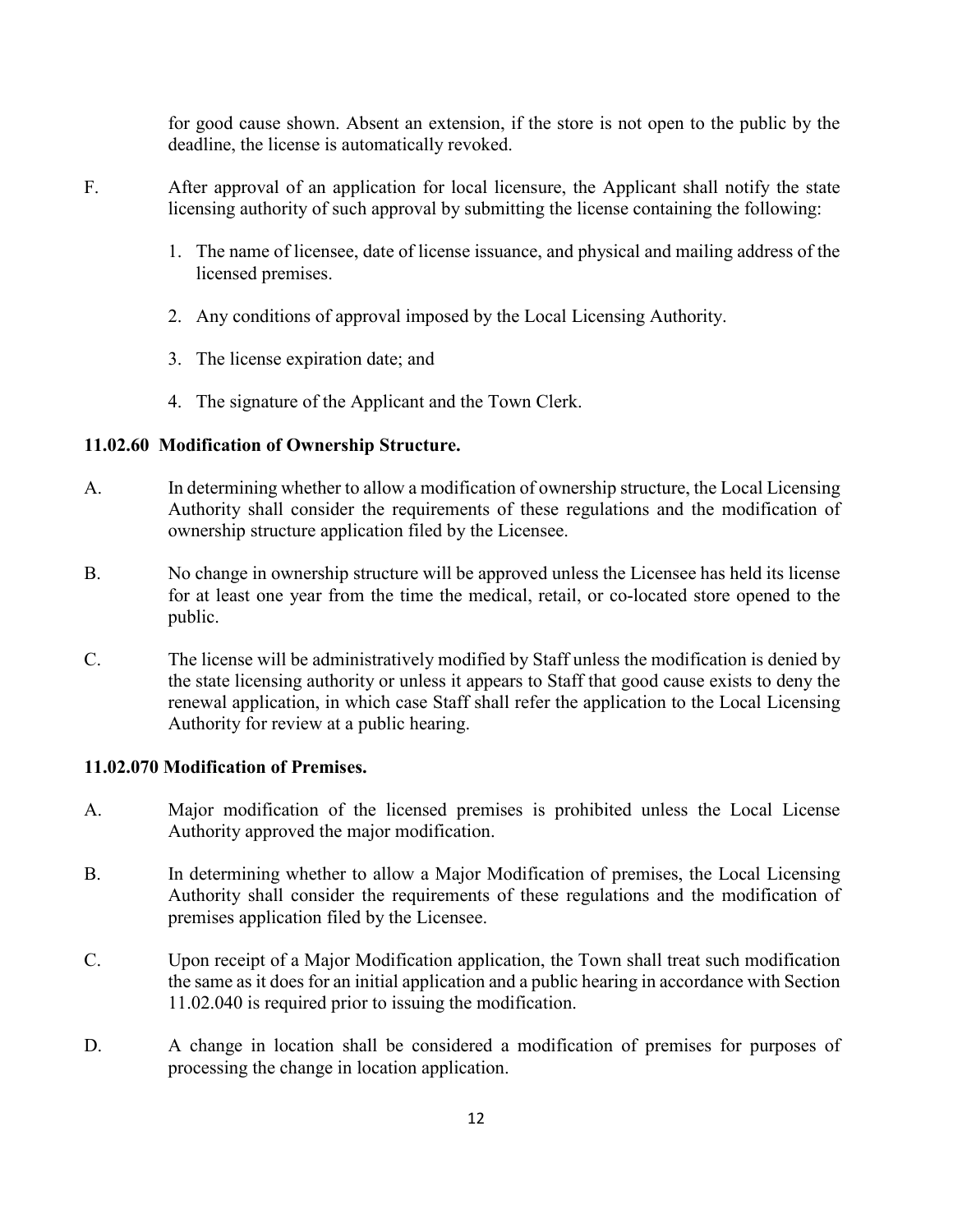## **11.02.80 Ownership Transfer.**

- A. In determining whether to allow a transfer of ownership, the Local Licensing Authority shall consider the requirements of these regulations and the transfer filed by the Licensee.
- B. No transfer of ownership will be approved unless the Licensee has held its license for at least two (2) years from the time the medical or retail marijuana store opened to the public, except that the Local Licensing Authority may waive this requirement if the Licensee shows good cause.
- C. The Local Licensing Authority may hold a hearing on the application for a transfer of ownership, provided that the Local Licensing Authority shall not hold a hearing pursuant to this Section until the Applicant has posted a notice of hearing the manner described in Section 11.02.030. A transfer fee shall accompany each application for a transfer of ownership, in such amount as is established from time to time by the Board of Trustees by resolution.

# **Chapter 11.04**

# **ENFORCEMENT**

**Sections: 11.04.010 Suspension or Revocation. 11.04.020 Penalty.**

## **11.04.010 Suspension or Revocation**.

- A. The Local Licensing Authority may revoke or elect not to renew any license if it determines that the licensed premises were not open to the public for a period of three (3) months or more, where each day the Licensee is not open to the public is counted whether consecutive or not.
- B. In addition to any other sanctions prescribed by this Title, the Local Licensing Authority has the power, on its own motion or on complaint, after investigation and opportunity for a public hearing at which the licensee shall be afforded an opportunity to be heard, to suspend or revoke a license issued by the Local Licensing Authority for a violation by the licensee, or by any of the agents or employees of the licensee, of the provisions of this Title 11 or of any of the terms, conditions, or provisions of the license. The Local Licensing Authority has the power to administer oaths and issue subpoenas to require the presence of persons and the production of papers, books and records necessary to the determination of a hearing that the state or Local Licensing Authority is authorized to conduct.
- C. The state licensing authority or Local Licensing Authority shall provide notice of suspension, revocation, fine or other sanction, as well as the required notice of the hearing pursuant to Section 11.02.030, and by mailing the same in writing to the licensee at the address contained in the license. Except in the case of a summary suspension, a suspension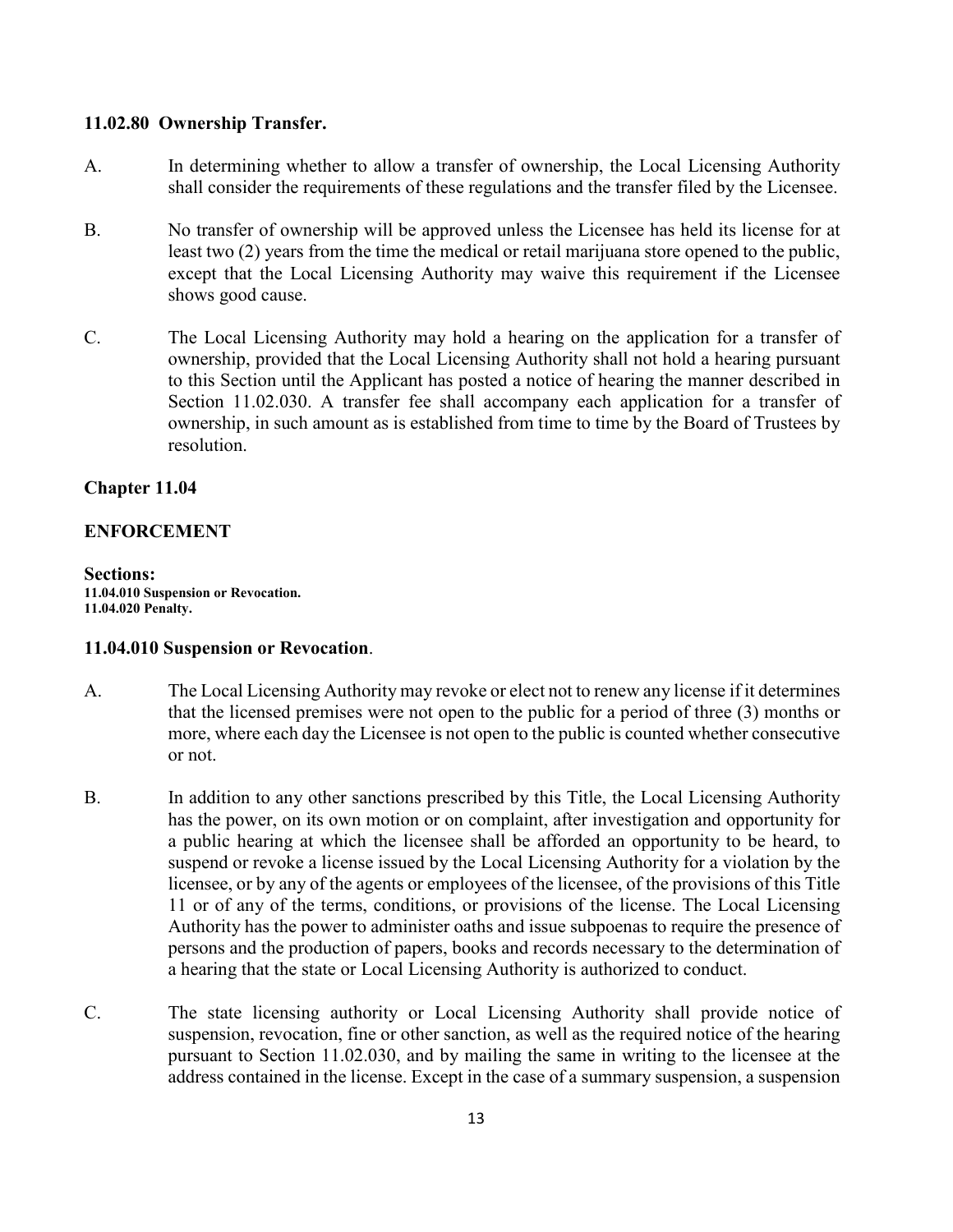shall not be for a longer period than six (6) months. If a license is suspended or revoked, a part of the fees paid therefor shall not be returned to the licensee. Any license or permit may be summarily suspended by the Local Licensing Authority without notice pending any prosecution, investigation, or public hearing pursuant to the terms of C.R.S. § 24-4- 104(4).

- D. Whenever a decision of the Local Licensing Authority suspending a license for fourteen (14) days or less becomes final, the licensee may, before the operative date of the suspension, petition for permission to pay a fine in lieu of having the license suspended for all or part of the suspension period. Upon the receipt of the petition, the Local Licensing Authority may, in its sole discretion, stay the proposed suspension and cause any investigation to be made which it deems desirable and may, in its sole discretion, grant the petition if the Local Licensing Authority is satisfied that:
	- 1. The public welfare and morals would not be impaired by permitting the licensee to operate during the period set for suspension and that the payment of the fine will achieve the desired disciplinary and deterrence purposes.
	- 2. The books and records of the licensee are kept in such a manner that the loss of sales that the licensee may suffer if the suspension goes into effect can be determined with reasonable accuracy; and
	- 3. The licensee has not had his or her license suspended or revoked, nor had any suspension stayed by payment of a fine, during the two (2) years immediately preceding the date of the motion or complaint that resulted in a final decision to suspend the license or permit.
- E. The fine accepted shall be not less than two thousand dollars (\$2,000.00) nor more than five thousand dollars (\$5,000.00).
- F. Payment of a fine shall be in the form of cash, a certified check or a cashier's check made payable to the Local Licensing Authority.
- G. Upon payment of the fine pursuant to subsection (C) above, the Local Licensing Authority shall enter its further order permanently staying the imposition of the suspension.

## **11.04.020 Penalty.**

Failure to comply with the provisions of this Title 11 shall constitute a violation, and in addition to being grounds for denial, suspension or revocation of a license, such violation may be punished by a civil penalty not less than two thousand dollars (\$2,000.00) nor more than five thousand dollars (\$5,000.00) with each day being a separate violation. Proceedings for the determination of such liability and imposition of such civil penalty shall be conducted in the Municipal Court in the same manner as proceedings relating to noncriminal Town municipal code infractions and upon the issuance of a complaint and summons. In no case shall any defendant found guilty of any violation of this Title 11 be punished by imprisonment for such violation.